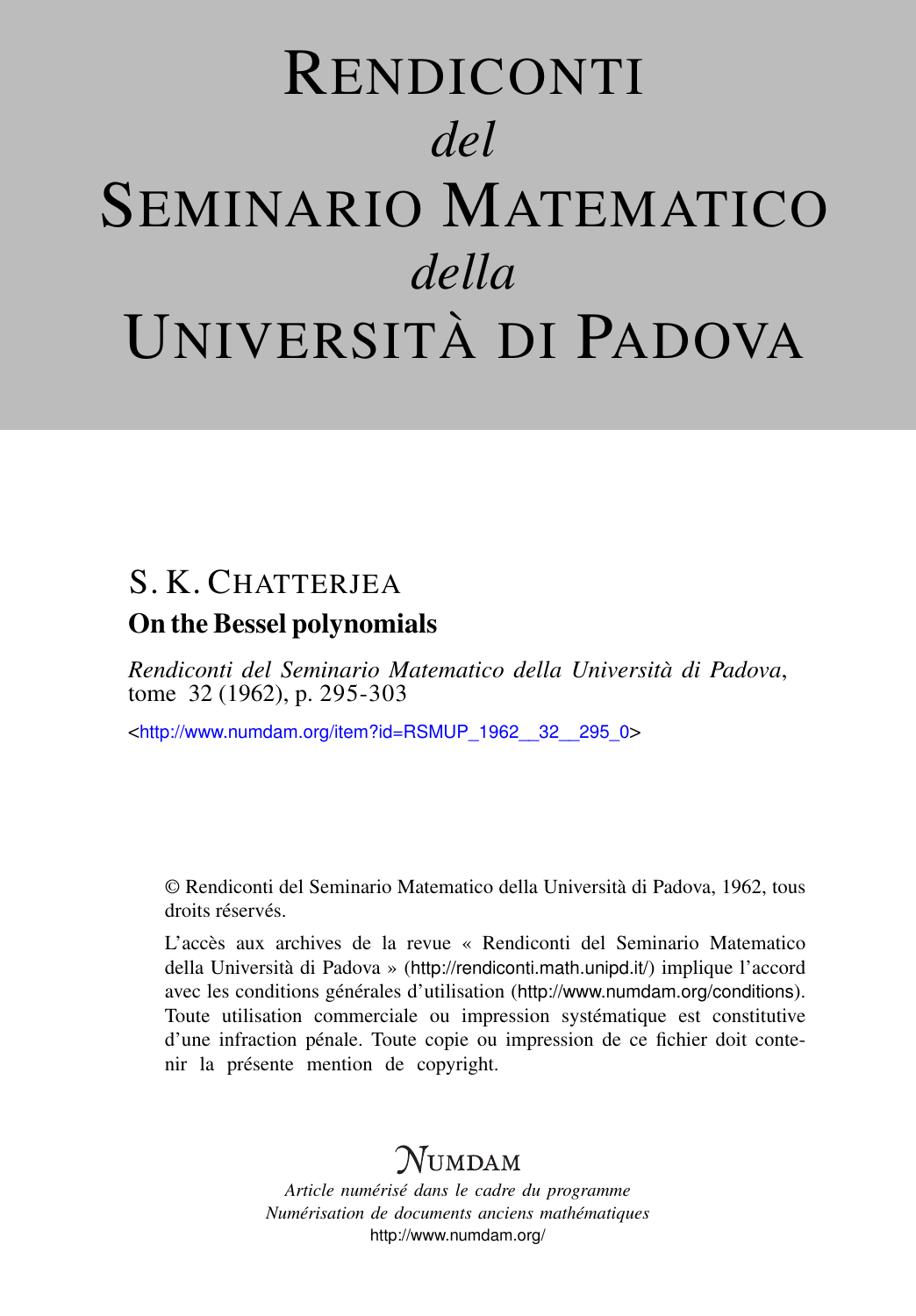### ON THE BESSEL POLYNOMIALS

Nota (\*) di S. K. CHATTERJEA (a Calcutta)

## 1. Introduction.

In connection with certain solutions of the wave equation Krall and Frink [1] considered a system of polynomials  $y_n(x)$ ,  $(n = 0, 1, 2, ...)$ , known as the Bessel Polynomials, where  $y_n(x)$ is defined as the polynomial solution

(1.1) 
$$
y_n(x) = \sum_{\nu=0}^n \frac{(n+\nu)!}{(n-\nu)! \nu!} (x/2)^{\nu},
$$

of the differential equation

$$
(1.2) \t x^2y'' + 2(x+1)y' - n(n+1)y = 0.
$$

Recently Bajagopal [2] has given an interesting representation for  $y_n(x)$ , viz.,

$$
(1.3) \t y_n(x) = (x^{2n}/2^n)[d/dx + {2(1 + nx)/x^2}]^{n} \cdot 1,
$$

in the iterative sense.

<sup>(\*)</sup> Pervenuta in redazione il 19 febbraio 1962.

Indirizzo dell'A.: Department of mathematics, Bangabasi College, Calcutta (India).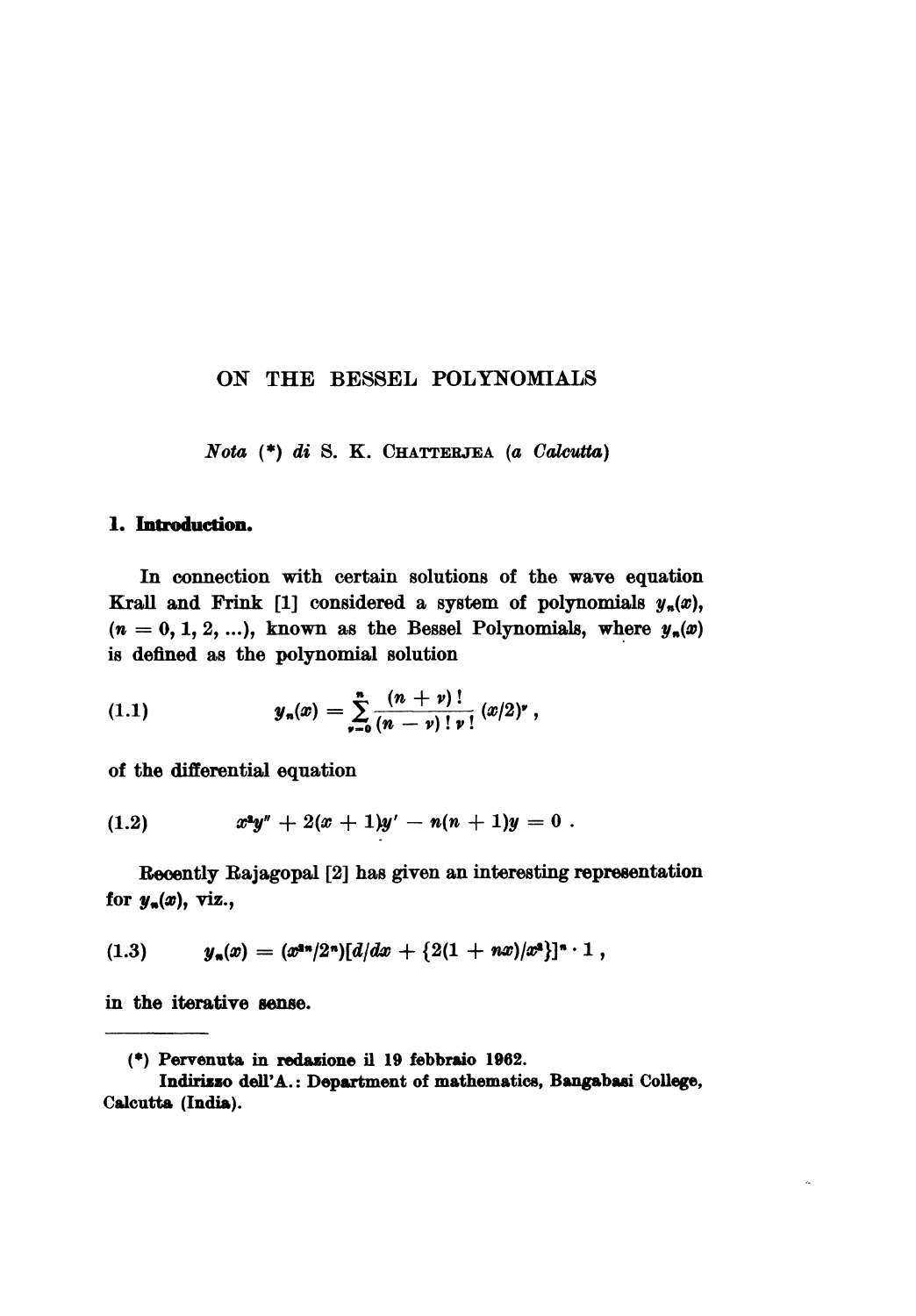In this paper we present two determinant representations for  $y_n(x)$ , one is derived from the Rodrigues formula and the other from the recursion relation. These determinants have been studied in some details. A continued fraction-expression for  $y_n(x)/y_{n-1}(x)$  is derived. Two determinantal representations for the Laguerre polynomials  $x^n L^{(-2n-1)}(2/x)$  are also given. Moreover some recursion relations of  $y_n(x)$ , which are supposed to be new, are obtained.

## 2. Determinant representation from Rodrigues formula.

It is well-known that for the sequence of the Bessel polynomials  $\{y_n(x)\}\$ , there is a generalised Rodrigues formula through which the nth. element  $y_n(x)$ , of the sequence is determined by the relation

(2.1) 
$$
2^n y_n(x) = e^{a/x} \frac{d^n}{dx^n} (e^{-a/x} x^{2n})
$$

In a recent paper, Pandres [3] has shown that if the nth. element of a sequence of polynomials is given by the relation

(2.2) 
$$
P_n = \frac{1}{\omega} \frac{d^n}{dx^n} (\omega F^n) ,
$$

then

$$
(2.3) \t\t\t P_n = \Lambda_n,
$$

where

 $(2.4)$ 

 $\begin{vmatrix}\nD_{1,n} & -1 & 0 & 0 & 0 & \dots & 0 \\
D_{2,n} & D_{1,n} & -2 & 0 & 0 & \dots & 0 \\
D_{3,n} & D_{2,n} & D_{1,n} & -3 & 0 & \dots & 0 \\
\vdots & \vdots & \vdots & \vdots & \vdots & \vdots \\
\vdots & \vdots & \vdots & \vdots & \vdots \\
D_{n,n} & D_{n-1,n} & \vdots & \vdots & \vdots \\
D_{n,n} & D_{n-1,n} & \vdots & \vdots & \vdots \\
\end{vmatrix}$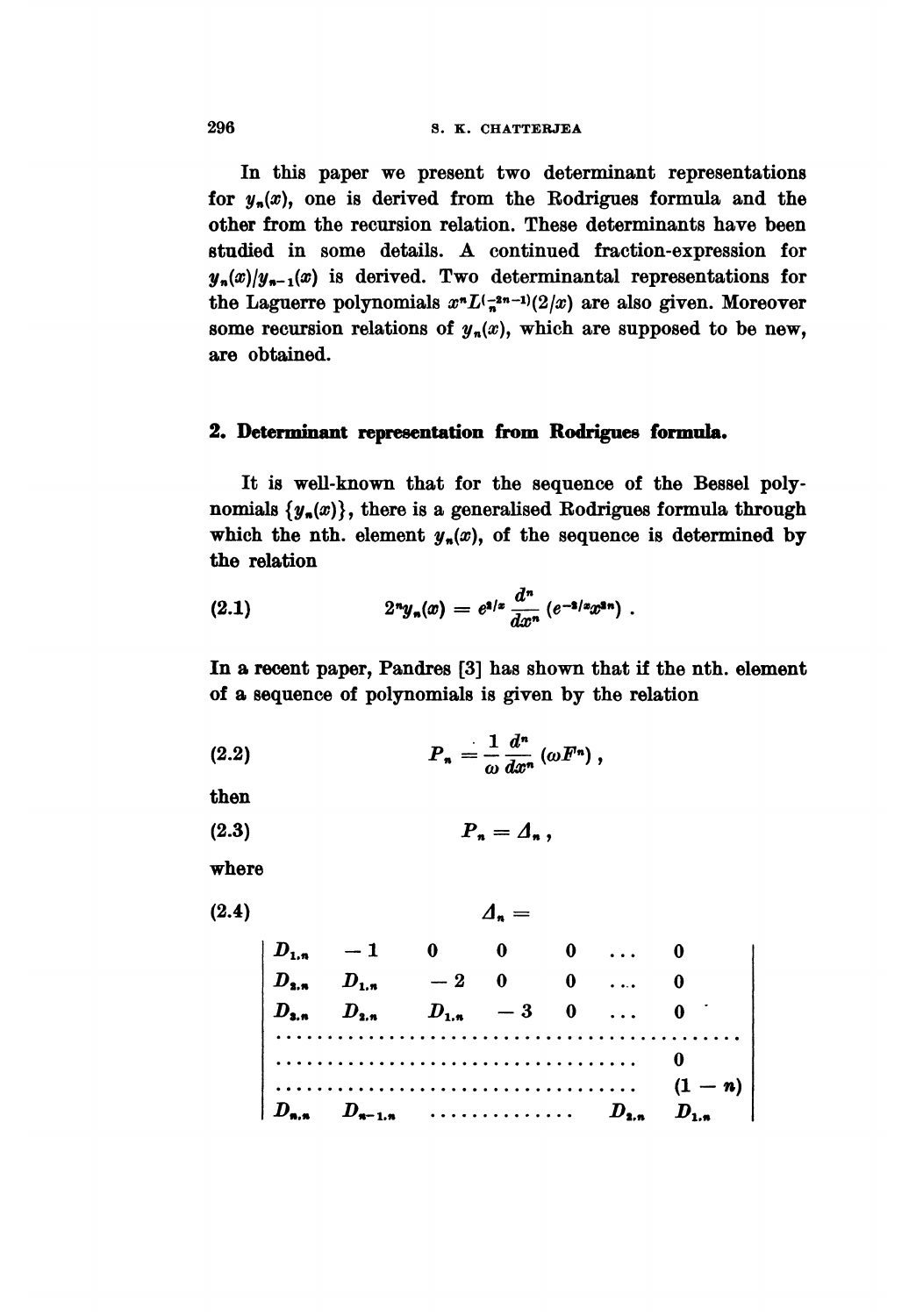and

$$
(2.5) \t\t D_{k,n} = \frac{F^k}{(k-1)!} \frac{d^k}{dx^k} (\log \omega F^n)
$$

Now for the Bessel polynomials, we have

$$
\omega = e^{-\mathbf{1}/x} \; ; \quad F = x^{\mathbf{1}} \; .
$$

It follows, therefore, that

(2.6) 
$$
D_{k,n} = \frac{x^{2k}}{(k-1)!} \cdot \frac{d^k}{dx^k} \left( -\frac{2}{x} + 2n \log x \right) = 2 \cdot (-x)^{k-1} \cdot (k + nx)
$$

Thus we have the following determinant representation for the Bessel polynomials:

$$
(2.7) \qquad \qquad 2^{n-1}y_n(x) =
$$

 $2(1 + nx)$  - 1 0<br>-  $2x(2 + nx)$   $2(1 + nx)$  - 2  $0 \qquad 0 \qquad \ldots \qquad 0$  $\overline{\mathbf{0}}$  $0 \ldots 0$ 

Next using  $\Lambda_n = n! H_n$ , we easily derive the following system of equations:

(2.8) 
$$
\begin{cases} H_1 = D_{1,n} \\ 2H_2 = D_{2,n} + H_1 D_{1,n} \\ 3H_3 = D_{3,n} + H_1 D_{2,n} + H_2 D_{1,n} \\ \dots \\ nH_n = D_{n,n} + H_1 D_{n-1,n} + \dots + H_{n-1} D_{1,n} \end{cases}
$$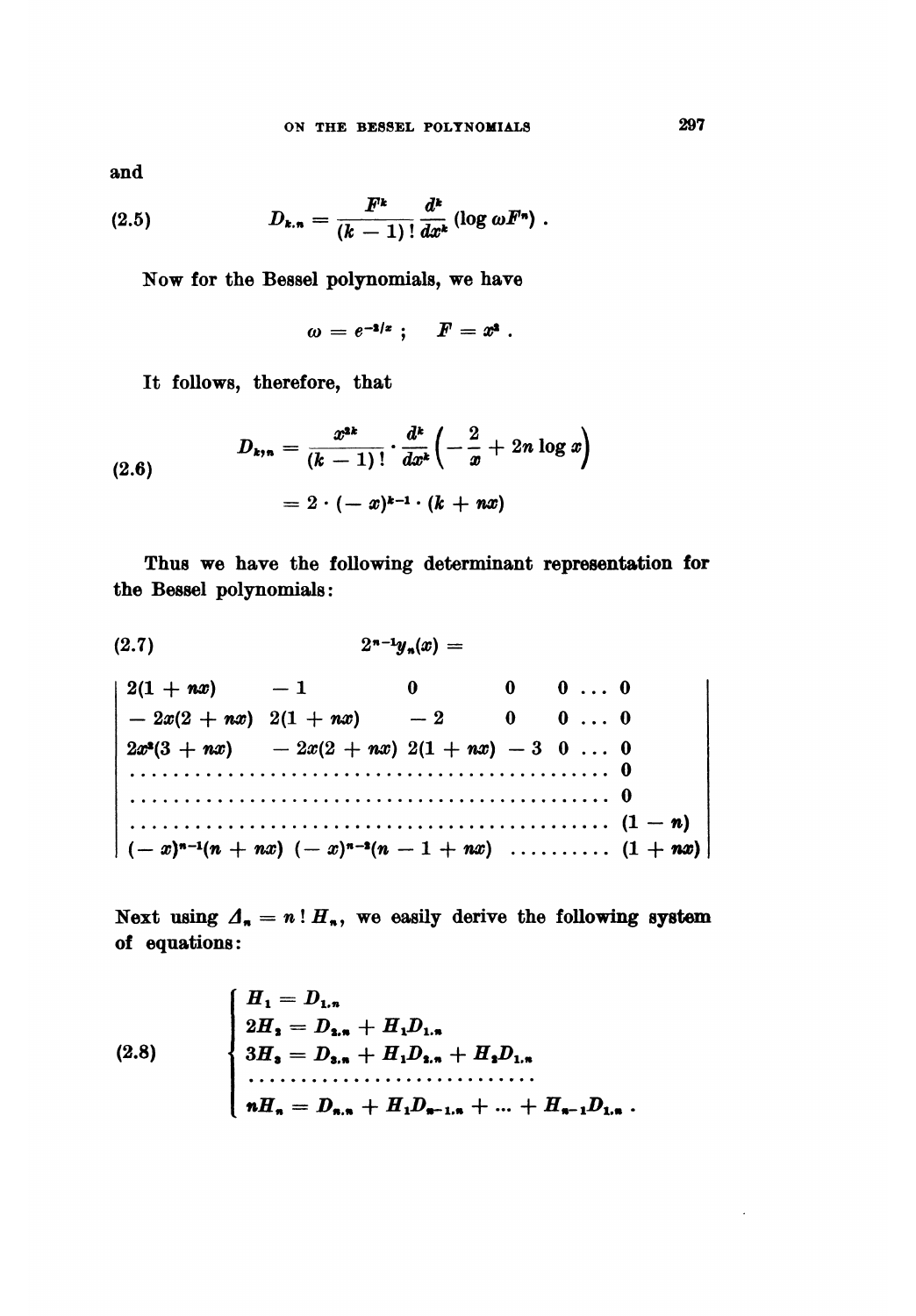#### S. K. CHATTERJEA

Now since  $D_{k,n}$  depends on n,  $H_k$  also depends on n and thus it is better to write  $H_{k,n}$  for  $H_k$ . Consequently from (2.8) we immediately derive the following solutions:

 $D_{1,n} =$ 

 $(2.9)$ 

| $nH_{n,n}$             | $H_{n-2,n}$  | $H_{n-3,n}$ | $1 \mid$                                                               |
|------------------------|--------------|-------------|------------------------------------------------------------------------|
|                        |              |             | $\mathbf{0}$                                                           |
|                        |              |             |                                                                        |
|                        |              |             |                                                                        |
|                        |              |             |                                                                        |
| $3H_{\bullet,\bullet}$ | $H_{1,n}$    | 1           |                                                                        |
| $2H_{2,n}$             | $\mathbf{1}$ | 0           | $\begin{bmatrix} 0 \\ 0 \\ 0 \\ \cdot \\ \cdot \\ \cdot \end{bmatrix}$ |
| $H_{1,n}$              | $\bf{0}$     | 0           |                                                                        |
|                        |              |             |                                                                        |

 $(2.10)$ 

 $- D_{a.n} =$ 

| $H_{1,n}$ 1 |                                      |  |  |
|-------------|--------------------------------------|--|--|
|             |                                      |  |  |
|             |                                      |  |  |
|             |                                      |  |  |
|             |                                      |  |  |
|             | $nH_{n,n}$ $H_{n-1,n}$ $H_{n-3,n}$ 1 |  |  |

'and 80 on.

Generally we have

 $(2.11)$ 

 $D_{k,n} =$ 

|         | $2H_{2,n}$<br>$3H_{3,n}$ | $H_{1,n}$<br>$H_{1,n}$ | $H_{1,n}$   |               |               |  |
|---------|--------------------------|------------------------|-------------|---------------|---------------|--|
| $k-1$ . |                          |                        |             |               |               |  |
|         |                          |                        |             |               |               |  |
|         | $nH_{n,n}$               | $H_{n-1,n}$            | $H_{n-2,n}$ | $H_{n-k+1,n}$ | $H_{n-k-1,n}$ |  |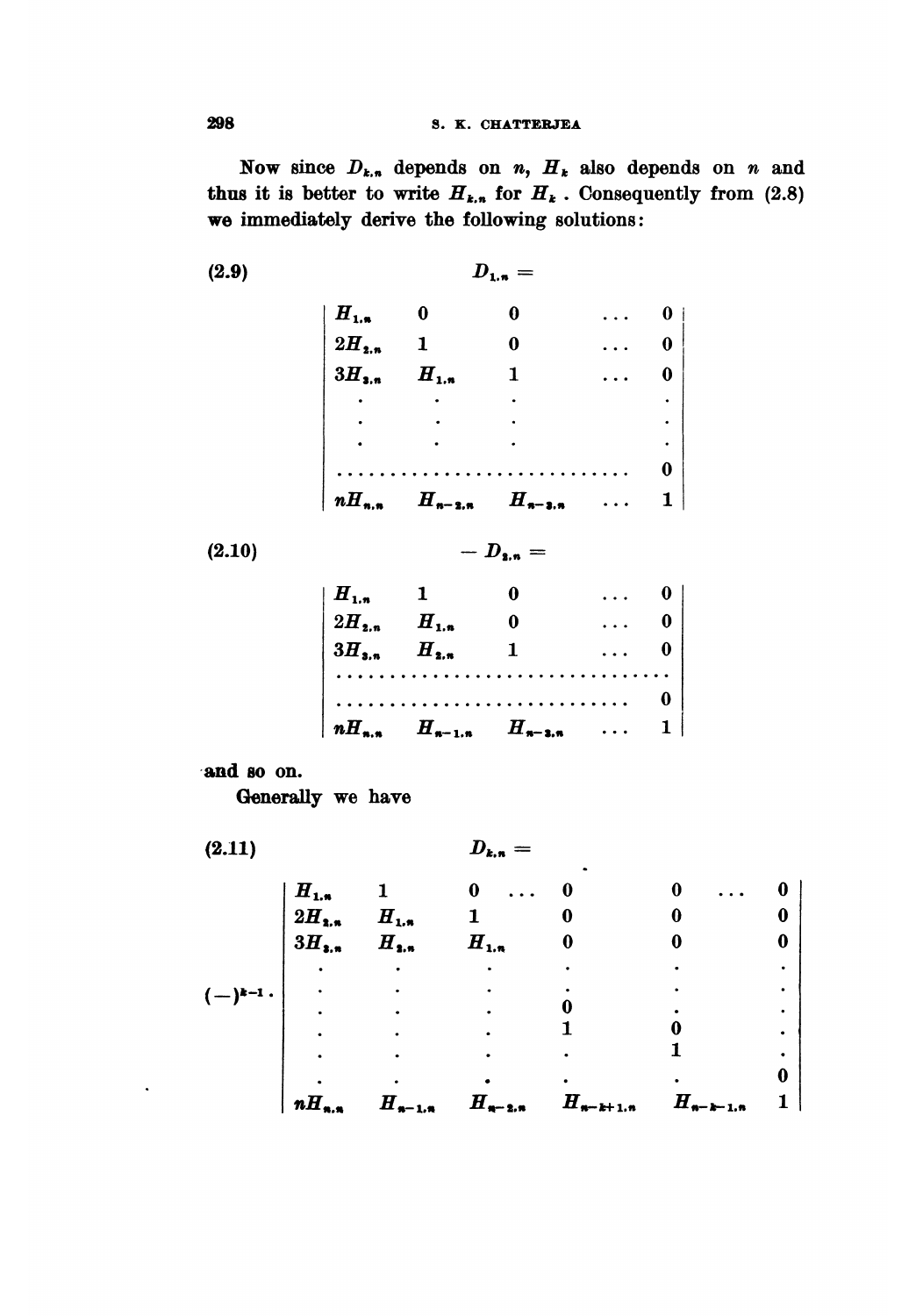Lastly we have  $D_{n,n} =$  $(2.12)$  $\begin{vmatrix} nH_{n,n} & H_{n-1,n} & H_{n-2,n} & \dots & H_{1,n} \end{vmatrix}$ where 3)  $H_{k,n} =$ <br>  $2(1 + nx)$   $-1$  0 ... 0  $(2.13)$ 

$$
\frac{1}{k!} \cdot \begin{vmatrix} -2x(2 + nx) & 2(1 + nx) & -2 & \dots & 0 \\ \dots & \dots & \dots & \dots & \dots & \dots \\ 2(-x)^{k-1} \cdot (k+nx) & 2(-x)^{k-2} \cdot (k-1+nx) & \dots & 2(1+nx) \end{vmatrix}
$$

and

#### 3. Determinant representation from recursion relation.

The recursion relation

(3.1) 
$$
\begin{cases} y_{n+1}(x) = (2n+1)xy_n(x) + y_{n-1}(x) ; & (n \geq 1) \\ y_0(x) = 1 , & y_1(x) = 1 + x . \end{cases}
$$

together with the given values of  $y_0(x)$  and  $y_1(x)$  determine uniquely the value of  $y_n(x)$ . Indeed from (3.1) we have

$$
(3.2) \t yn(x) =
$$
  
\t
$$
(2n - 1)x - 1 \t 0 \t 0 \t ... \t 0 \t 0 \t 0 \t 0
$$
  
\t
$$
1 \t (2n - 3)x - 1 \t 0 \t ... \t 0 \t 0 \t 0 \t 0
$$
  
\t
$$
0 \t 1 \t (2n - 5)x - 1 \t ... \t 0 \t 0 \t 0 \t 0
$$
  
\t
$$
0 \t 0 \t 0 \t 0 \t ... \t 1 \t 3x - 1 \t 0
$$
  
\t
$$
0 \t 0 \t 0 \t ... \t 0 \t 1 \t x - 1
$$
  
\t
$$
0 \t 0 \t 0 \t ... \t 0 \t 1 \t 1
$$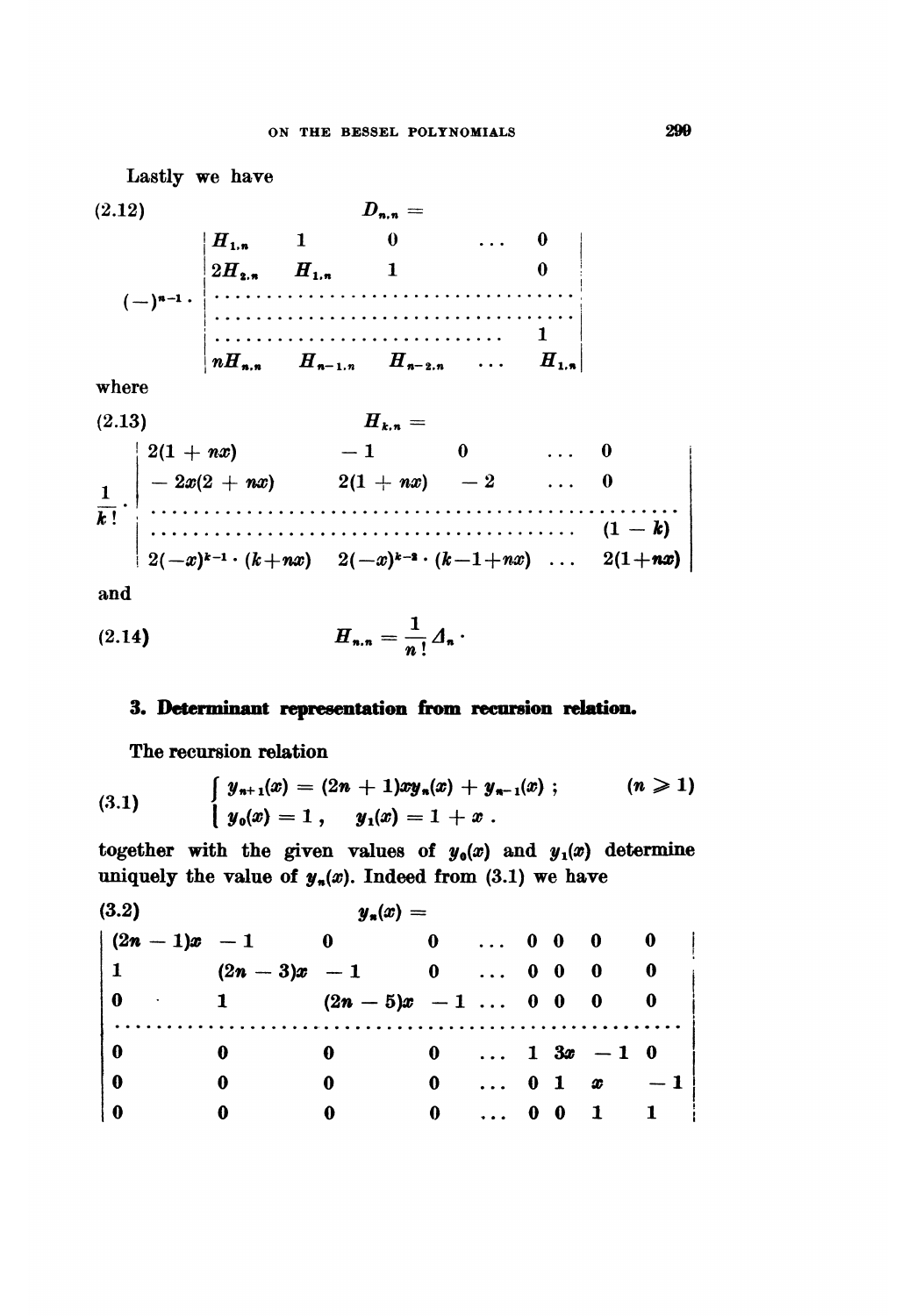which is a continuant determinantal representation (of order  $n + 1$ ) for  $y_n(x)$ .

Now using E. Pascal's result [4]

 $\begin{vmatrix} a_1 & -b_2 & 0 & \dots & 0 & 0 \\ 1 & a_1 & -b_3 & \dots & 0 & 0 \\ 0 & 1 & a_3 & \dots & 0 & 0 \\ \vdots & \vdots & \vdots & \vdots & \vdots & \vdots \\ 0 & 0 & 0 & a_{n-1} & -b_n \\ 0 & 0 & 0 & 1 & a_n \end{vmatrix}$  :  $\begin{vmatrix} a_2 & -b_3 & 0 & \dots & 0 & 0 \\ 1 & a_3 & -b_4 & \dots & 0 & 0 \\ 0 & 1 & a_4 & \dots & 0 & 0 \\ \vdots & \vdots & \vdots & \vdots & \$  $a_1 + \frac{b_2}{a_2} + \frac{b_3}{a_3} + \cdots + \frac{b_n}{a_n},$  $(3.3)$ 

we obtain from (3.2)

$$
\frac{y_n(x)}{y_{n-1}(x)} = (2n-1)x + \frac{1}{(2n-3)x} + \frac{1}{(2n-5)x} + \cdots + \frac{1}{x} + \frac{1}{1}
$$

 $(3.4)$ 

$$
= (2n-1)x + \frac{1}{(2n-3)x + \overline{(2n-5)x} + \cdots + \overline{x+1}.
$$

which also follows from (3.1).

Again noticing the following relation between the Bessel polynomials and the Laguerre polynomials

$$
(3.5) \t y_n(x) = n! (-x/2)^n L_n^{(-2n-1)}(2/x)
$$

we at once derive the following determinant representation for some particular cases of Laguerre polynomials:

| (3.6)           |              | $n! (-x/2)^n L_{\star}^{(-2n-1)}(2/x) =$ |                                                                 |  |                |                                          |     |
|-----------------|--------------|------------------------------------------|-----------------------------------------------------------------|--|----------------|------------------------------------------|-----|
| $(2n-1)x-1$     |              |                                          | $\begin{array}{ccccccccc}\n0 & \ldots & 0 & 0 & 0\n\end{array}$ |  |                | - 0                                      |     |
| $\vert 1 \vert$ |              | $(2n-3)x - 1$ 0  0 0 0                   |                                                                 |  |                | $\overline{\phantom{0}}$                 |     |
| $\mathbf{0}$    | $\mathbf{1}$ | $(2n-5)x - 1$ 0 0 0                      |                                                                 |  |                |                                          | - 0 |
| O               |              |                                          | 0                                                               |  |                | $1 \t3x - 1 \t0$                         |     |
| 0               |              |                                          | 0                                                               |  | 0 <sub>1</sub> | $x = 1$                                  |     |
| 1 O             |              |                                          |                                                                 |  | $0\quad 0$     | $\begin{array}{ccc} & 1 & 1 \end{array}$ |     |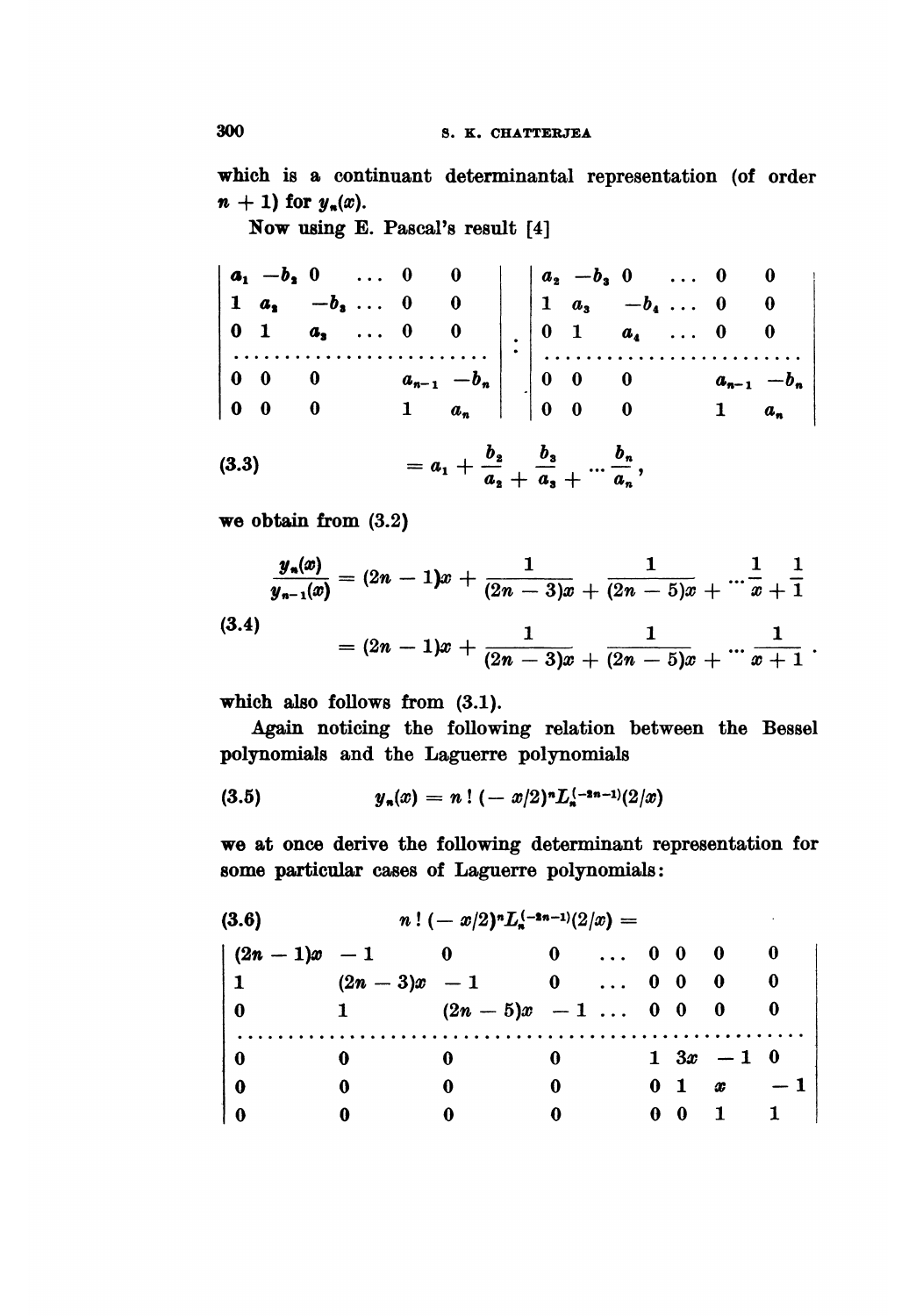Again from  $(2.7)$  we have

 $n! (-x)^n L^{(-2n-1)}(2/x) =$  $(3.7)$  $-1$  $\mathbf{0}$  $0 \quad 0 \ldots 0$  $2(1+nx)$  $2(1+nx)$   $-2$  0 0 ... 0  $-2x(2+nx)$  $-2x(2+nx)$   $2(1+nx)$   $-3$  0 ... 0  $2x^2(3+nx)$  $2(-x)^{n-1} \cdot (n+nx) \ \ 2(-x)^{n-2} \cdot (n-1+nx)$  $\ldots$  2(1+nx)

#### 4. Some recurrence relations.

It is well-known that the Bessel polynomials give rise to the following properties:

$$
(4.1) \t x^2 y''_n + 2(x+1) y'_n = n(n+1) y_n
$$

$$
(4.2) \t\t\t y_{n+1} = (2n+1)xy_n + y_{n-1}
$$

$$
(4.3) \t x^2 y'_n = (nx - 1)y_n + y_{n-1}
$$

$$
(4.4) \t x^2 y'_{n-1} = y_n - (nx + 1)y_{n-1}
$$

$$
(4.5) \t x(y'_n + y'_{n-1}) = n(y_n - y_{n-1})
$$

Now differentiating both members of  $(4.2)$  with respect to x, we get

$$
(4.7) \t y'_{n-1} = y'_{n+1} - (2n+1)xy'_{n} - (2n+1)y_{n}.
$$

Again differentiating (4.3), we derive

$$
(4.8) \t x^2 y_n'' = \{(n-2)x-1\} y_n' + y_{n-1}' + ny_n.
$$

Next eliminating  $y'_{n-1}$  between (4.7) and (4.8) and using (4.1)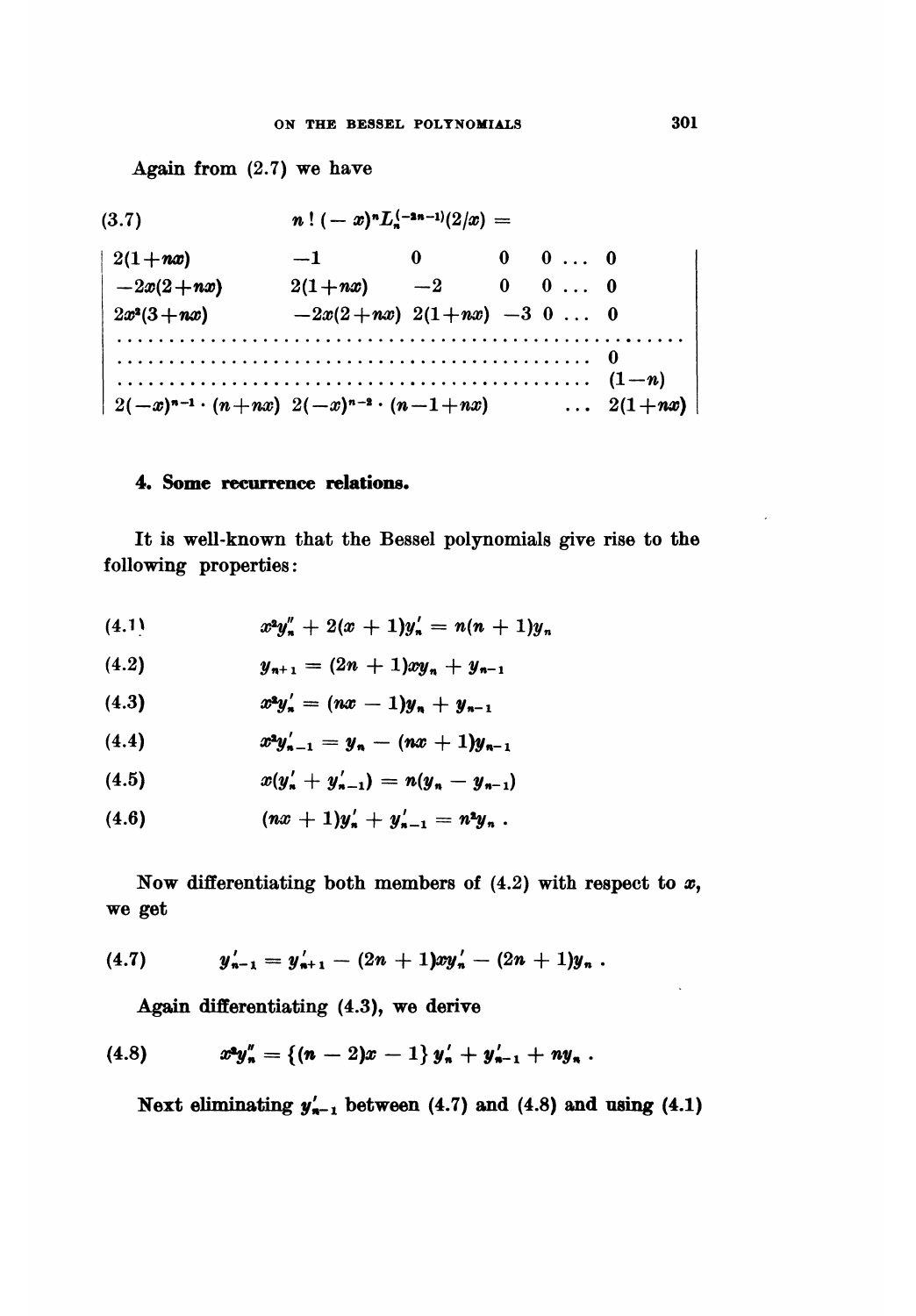we finally obtain

(4.9) 
$$
y'_{n+1} - \{(n+1)x - 1\}y'_n = (n+1)^2y_n
$$

Changing *n* into  $n - 1$ , we derive

$$
(4.10) \t\t\t y'_n - (nx - 1)y'_{n-1} = n^2y_{n-1}
$$

which may be compared with  $(4.6)$ . It may be noted that  $(4.5)$ is readily obtained by subtracting (4.10) from (4.6). Consequently (4.10) will be readily derived by multiplying both members of  $(4.5)$  by n and then subtracting the result from  $(4.6)$ .

Now considering the recurrence relation (4.10) and differentiating  $k$  times with respect to  $x$  we obtain

$$
(4.11) \t y_n^{k+1} - (nx-1)y_{n-1}^{k+1} = n(n+k)y_{n-1}^k,
$$

where

$$
y_n^k(x) \equiv y_n^k = \frac{d^k}{dx^k} \{y_n(x)\}.
$$

One can easily compare (4.11) with the following result obtained by C. K. Chatterjea [5]:

Here we also notice the result [5, p. 69[:

$$
(4.13) \t x(y_n^{k+1} + y_{n-1}^{k+1}) = (n-k)y_n^{k} - (n+k)y_{n-1}^{k}.
$$

From (4.11) and (4.13) it follows that

$$
(4.14) \qquad nx^2y_{n-1}^{k+1}+(n+k)(nx+1)y_{n-1}^k=(n-k)y_n^k,
$$

which may well be compared with [5, p. 69]:

$$
(4.15) \quad nx^2y_*^{k+1} + (n-k)(1-nx)y_*^k = (n+k)y_{n-1}^k.
$$